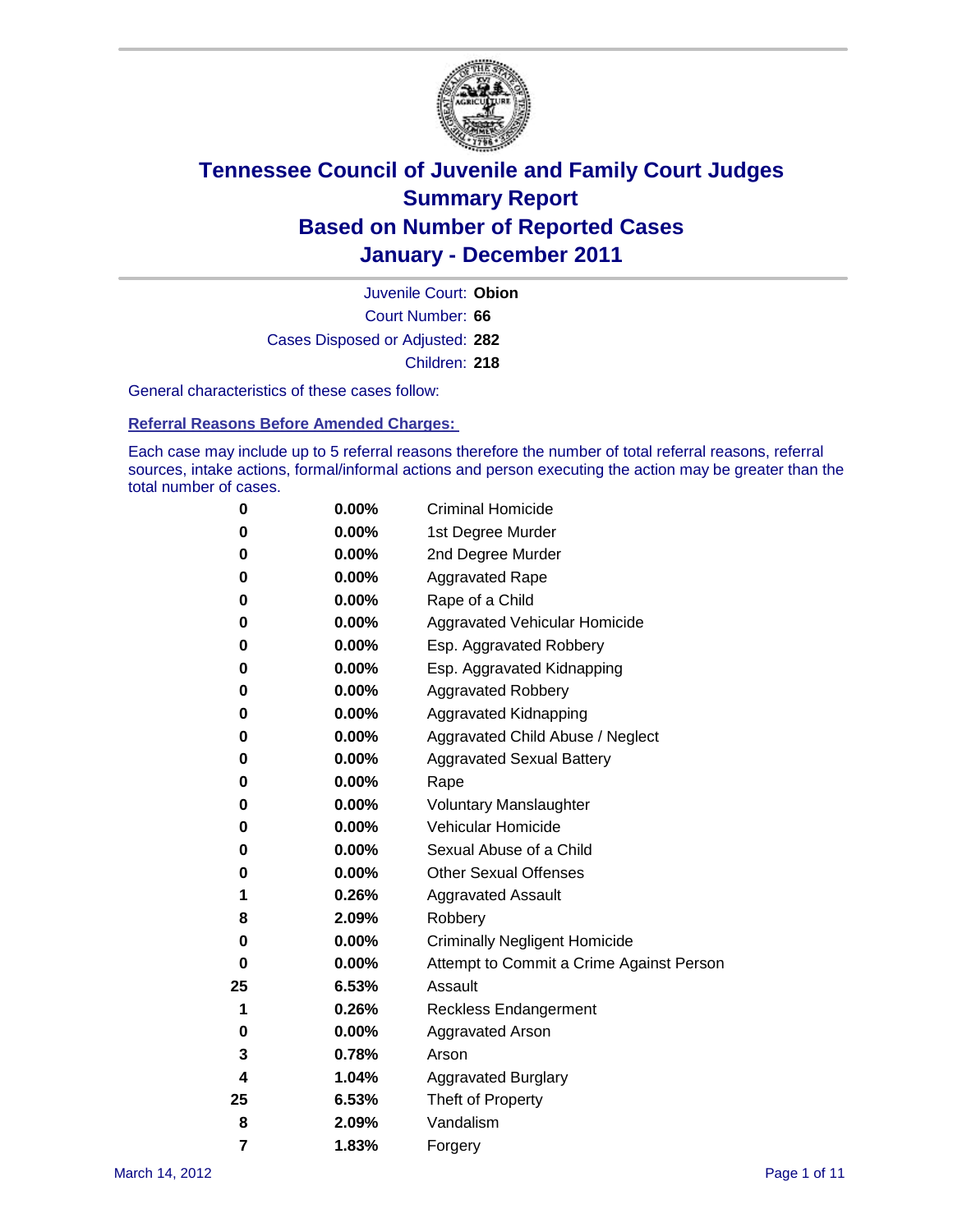

Court Number: **66** Juvenile Court: **Obion** Cases Disposed or Adjusted: **282** Children: **218**

#### **Referral Reasons Before Amended Charges:**

Each case may include up to 5 referral reasons therefore the number of total referral reasons, referral sources, intake actions, formal/informal actions and person executing the action may be greater than the total number of cases.

| $\pmb{0}$   | 0.00%    | <b>Worthless Checks</b>                                     |
|-------------|----------|-------------------------------------------------------------|
| 0           | 0.00%    | Illegal Possession / Fraudulent Use of Credit / Debit Cards |
| 4           | 1.04%    | <b>Burglary</b>                                             |
| 0           | $0.00\%$ | Unauthorized Use of a Vehicle                               |
| 0           | $0.00\%$ | <b>Cruelty to Animals</b>                                   |
| 2           | 0.52%    | Sale of Controlled Substances                               |
| 5           | 1.31%    | <b>Other Drug Offenses</b>                                  |
| 15          | 3.92%    | Possession of Controlled Substances                         |
| 0           | $0.00\%$ | <b>Criminal Attempt</b>                                     |
| 1           | 0.26%    | Carrying Weapons on School Property                         |
| 3           | 0.78%    | Unlawful Carrying / Possession of a Weapon                  |
| 3           | 0.78%    | <b>Evading Arrest</b>                                       |
| 0           | 0.00%    | Escape                                                      |
| 0           | $0.00\%$ | Driving Under Influence (DUI)                               |
| 10          | 2.61%    | Possession / Consumption of Alcohol                         |
| $\mathbf 2$ | 0.52%    | Resisting Stop, Frisk, Halt, Arrest or Search               |
| 0           | $0.00\%$ | <b>Aggravated Criminal Trespass</b>                         |
| 0           | $0.00\%$ | Harassment                                                  |
| 0           | 0.00%    | Failure to Appear                                           |
| 0           | $0.00\%$ | Filing a False Police Report                                |
| 0           | 0.00%    | Criminal Impersonation                                      |
| 5           | 1.31%    | <b>Disorderly Conduct</b>                                   |
| 2           | 0.52%    | <b>Criminal Trespass</b>                                    |
| 1           | 0.26%    | <b>Public Intoxication</b>                                  |
| 0           | $0.00\%$ | Gambling                                                    |
| 146         | 38.12%   | <b>Traffic</b>                                              |
| 0           | $0.00\%$ | <b>Local Ordinances</b>                                     |
| 0           | $0.00\%$ | Violation of Wildlife Regulations                           |
| 0           | $0.00\%$ | Contempt of Court                                           |
| 5           | 1.31%    | Violation of Probation                                      |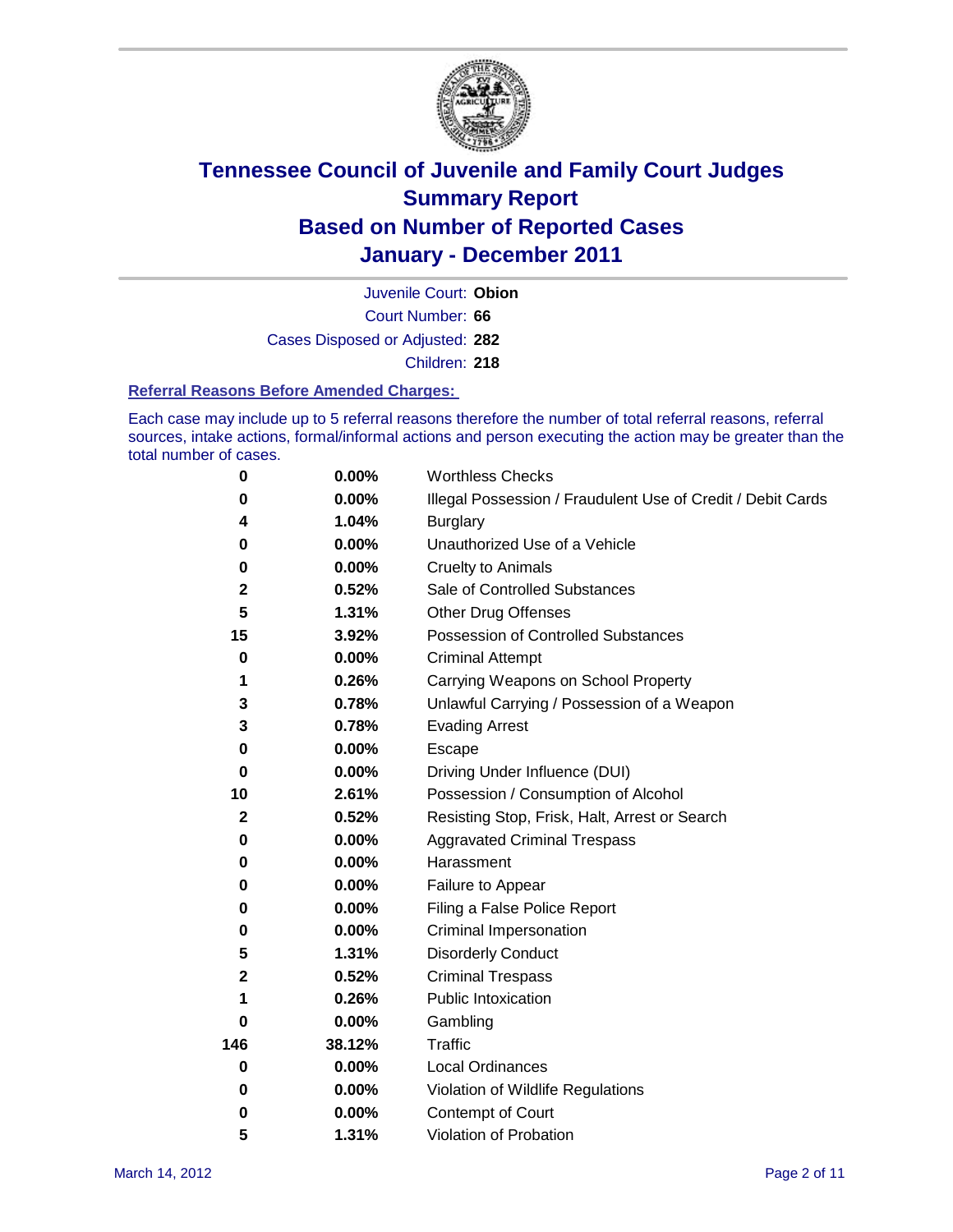

Court Number: **66** Juvenile Court: **Obion** Cases Disposed or Adjusted: **282** Children: **218**

#### **Referral Reasons Before Amended Charges:**

Each case may include up to 5 referral reasons therefore the number of total referral reasons, referral sources, intake actions, formal/informal actions and person executing the action may be greater than the total number of cases.

| 383      | 100.00%  | <b>Total Referrals</b>                 |
|----------|----------|----------------------------------------|
| 5        | 1.31%    | Other                                  |
| 0        | 0.00%    | <b>Consent to Marry</b>                |
| 7        | 1.83%    | <b>Request for Medical Treatment</b>   |
| 0        | 0.00%    | <b>Child Support</b>                   |
| 0        | 0.00%    | Paternity / Legitimation               |
| 0        | 0.00%    | Visitation                             |
| 0        | 0.00%    | Custody                                |
| 0        | 0.00%    | <b>Foster Care Review</b>              |
| 0        | 0.00%    | <b>Administrative Review</b>           |
| 0        | 0.00%    | <b>Judicial Review</b>                 |
| 0        | 0.00%    | Violation of Informal Adjustment       |
| 0        | 0.00%    | <b>Violation of Pretrial Diversion</b> |
| 0        | 0.00%    | Termination of Parental Rights         |
| 9        | 2.35%    | Dependency / Neglect                   |
| 0        | 0.00%    | <b>Physically Abused Child</b>         |
| 0        | 0.00%    | Sexually Abused Child                  |
| 8        | 2.09%    | Violation of Curfew                    |
| $\bf{0}$ | 0.00%    | Violation of a Valid Court Order       |
| 18       | 4.70%    | Possession of Tobacco Products         |
| $\bf{0}$ | 0.00%    | Out-of-State Runaway                   |
|          | 0.26%    | In-State Runaway                       |
| 40       | 10.44%   | Truancy                                |
| 9        | 2.35%    | <b>Unruly Behavior</b>                 |
| 0        | $0.00\%$ | Violation of Aftercare                 |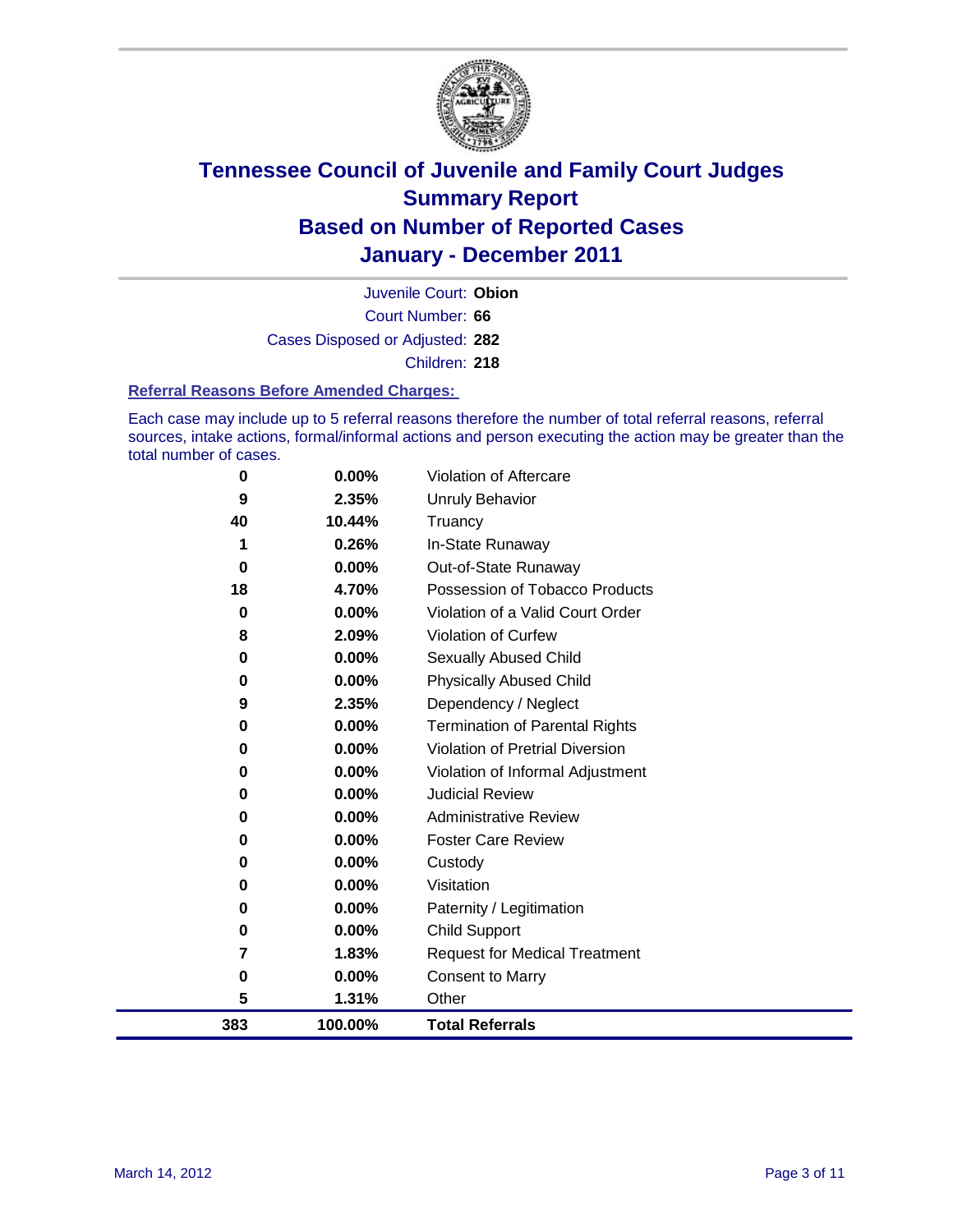

|                            |                                 | Juvenile Court: Obion             |  |
|----------------------------|---------------------------------|-----------------------------------|--|
| Court Number: 66           |                                 |                                   |  |
|                            | Cases Disposed or Adjusted: 282 |                                   |  |
|                            |                                 | Children: 218                     |  |
| <b>Referral Sources: 1</b> |                                 |                                   |  |
| 290                        | 75.72%                          | <b>Law Enforcement</b>            |  |
| 14                         | 3.66%                           | Parents                           |  |
| 3                          | 0.78%                           | <b>Relatives</b>                  |  |
| 0                          | 0.00%                           | Self                              |  |
| 40                         | 10.44%                          | School                            |  |
| 3                          | 0.78%                           | <b>CSA</b>                        |  |
| $\overline{7}$             | 1.83%                           | <b>DCS</b>                        |  |
| 0                          | 0.00%                           | <b>Other State Department</b>     |  |
| 0                          | 0.00%                           | <b>District Attorney's Office</b> |  |
| 0                          | 0.00%                           | <b>Court Staff</b>                |  |
| $\bf{0}$                   | 0.00%                           | Social Agency                     |  |
| 11                         | 2.87%                           | <b>Other Court</b>                |  |
| 8                          | 2.09%                           | Victim                            |  |
| 0                          | 0.00%                           | Child & Parent                    |  |
| 7                          | 1.83%                           | Hospital                          |  |
| 0                          | 0.00%                           | Unknown                           |  |
| $\bf{0}$                   | 0.00%                           | Other                             |  |
| 383                        | 100.00%                         | <b>Total Referral Sources</b>     |  |
|                            |                                 |                                   |  |

### **Age of Child at Referral: 2**

| 218 | 100.00%  | <b>Total Child Count</b> |
|-----|----------|--------------------------|
| 0   | $0.00\%$ | <b>Unknown</b>           |
| 0   | 0.00%    | Ages 19 and Over         |
| 73  | 33.49%   | Ages 17 through 18       |
| 102 | 46.79%   | Ages 15 through 16       |
| 25  | 11.47%   | Ages 13 through 14       |
| 5   | 2.29%    | Ages 11 through 12       |
| 13  | 5.96%    | Ages 10 and Under        |
|     |          |                          |

<sup>1</sup> If different than number of Referral Reasons (383), verify accuracy of your court's data.

<sup>2</sup> One child could be counted in multiple categories, verify accuracy of your court's data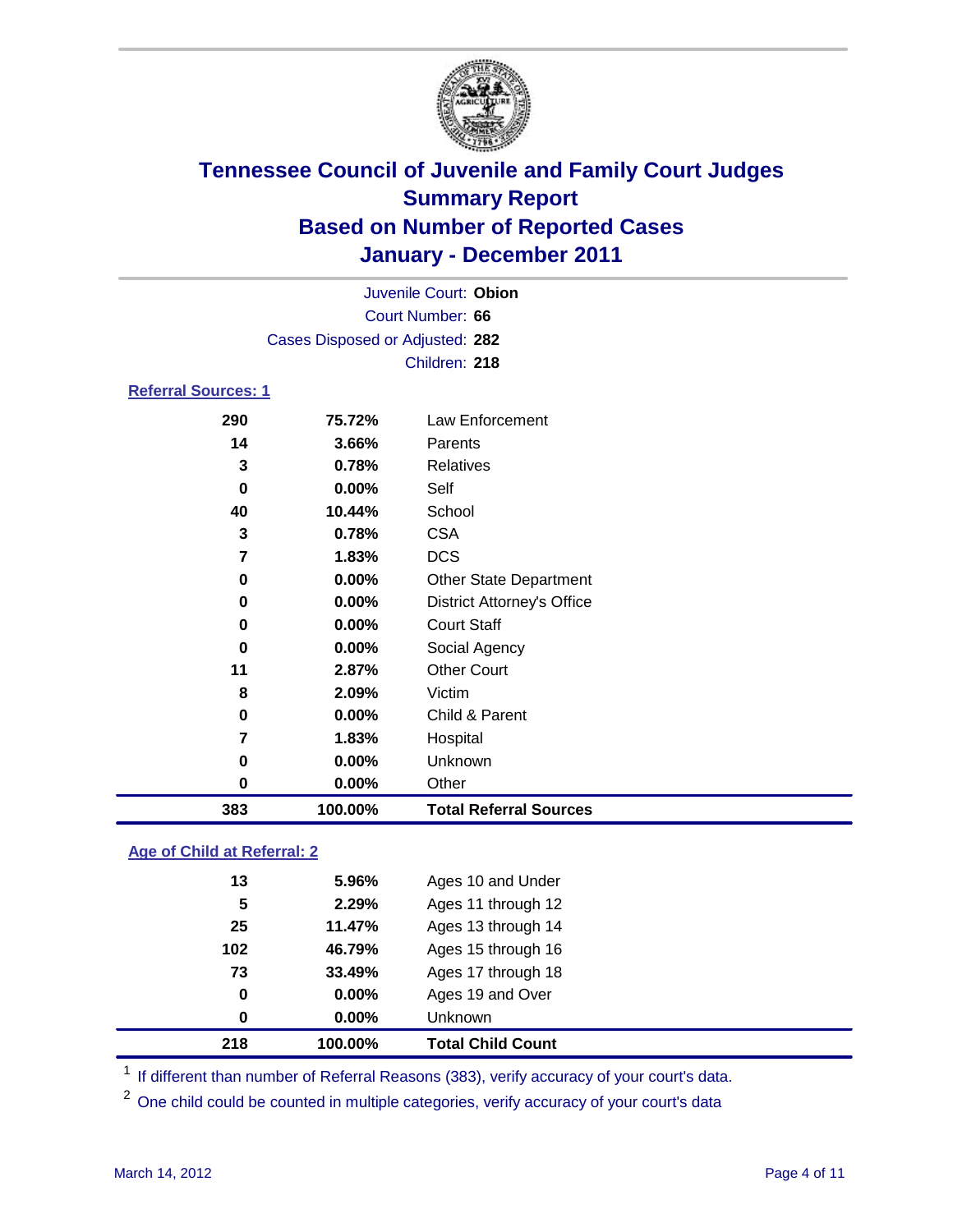

|                                         | Juvenile Court: Obion           |                          |  |  |
|-----------------------------------------|---------------------------------|--------------------------|--|--|
| Court Number: 66                        |                                 |                          |  |  |
|                                         | Cases Disposed or Adjusted: 282 |                          |  |  |
|                                         |                                 | Children: 218            |  |  |
| Sex of Child: 1                         |                                 |                          |  |  |
| 136                                     | 62.39%                          | Male                     |  |  |
| 82                                      | 37.61%                          | Female                   |  |  |
| $\mathbf 0$                             | 0.00%                           | Unknown                  |  |  |
| 218                                     | 100.00%                         | <b>Total Child Count</b> |  |  |
| Race of Child: 1                        |                                 |                          |  |  |
| 179                                     | 82.11%                          | White                    |  |  |
| 34                                      | 15.60%                          | African American         |  |  |
| 0                                       | 0.00%                           | Native American          |  |  |
| $\mathbf 0$                             | 0.00%                           | Asian                    |  |  |
| 5                                       | 2.29%                           | Mixed                    |  |  |
| $\mathbf 0$                             | 0.00%                           | Unknown                  |  |  |
| 218                                     | 100.00%                         | <b>Total Child Count</b> |  |  |
| <b>Hispanic Origin: 1</b>               |                                 |                          |  |  |
| $\overline{7}$                          | 3.21%                           | Yes                      |  |  |
| 211                                     | 96.79%                          | No                       |  |  |
| $\mathbf 0$                             | 0.00%                           | Unknown                  |  |  |
| 218                                     | 100.00%                         | <b>Total Child Count</b> |  |  |
| <b>School Enrollment of Children: 1</b> |                                 |                          |  |  |
| 197                                     | 90.37%                          | Yes                      |  |  |
| 20                                      | 9.17%                           | No                       |  |  |
| 1                                       | 0.46%                           | Unknown                  |  |  |
| 218                                     | 100.00%                         | <b>Total Child Count</b> |  |  |

One child could be counted in multiple categories, verify accuracy of your court's data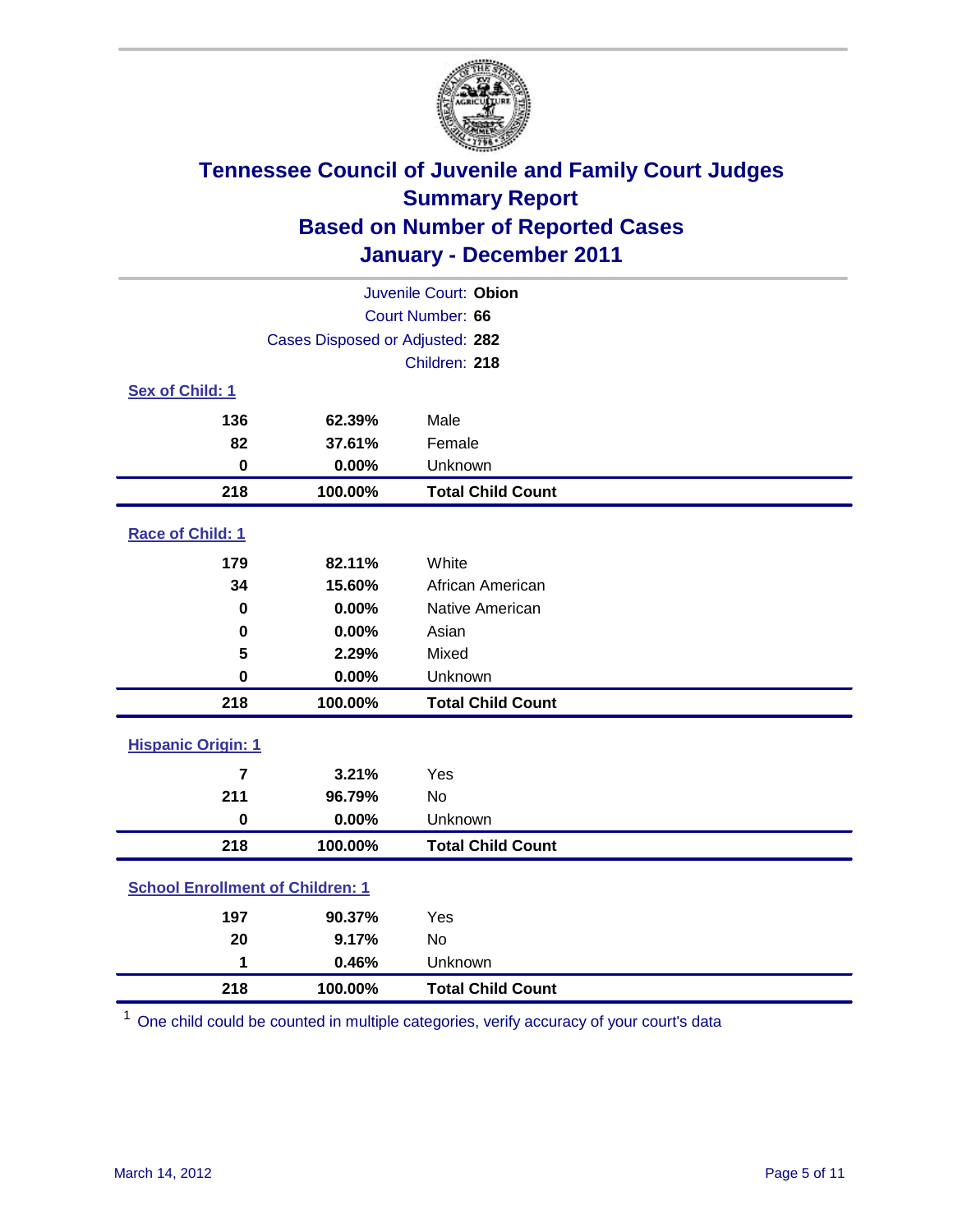

Court Number: **66** Juvenile Court: **Obion** Cases Disposed or Adjusted: **282** Children: **218**

#### **Living Arrangement of Child at Time of Referral: 1**

| 218 | 100.00%  | <b>Total Child Count</b>     |
|-----|----------|------------------------------|
| 1   | 0.46%    | Other                        |
| 0   | $0.00\%$ | <b>Unknown</b>               |
| 1   | 0.46%    | Independent                  |
| 2   | 0.92%    | In an Institution            |
| 1   | 0.46%    | In a Residential Center      |
| 1   | 0.46%    | In a Group Home              |
| 0   | $0.00\%$ | With Foster Family           |
| 3   | 1.38%    | With Adoptive Parents        |
| 14  | 6.42%    | <b>With Relatives</b>        |
| 35  | 16.06%   | With Father                  |
| 104 | 47.71%   | With Mother                  |
| 9   | 4.13%    | With Mother and Stepfather   |
| 0   | $0.00\%$ | With Father and Stepmother   |
| 47  | 21.56%   | With Both Biological Parents |
|     |          |                              |

#### **Type of Detention: 2**

| 282 | 100.00%  | <b>Total Detention Count</b> |  |
|-----|----------|------------------------------|--|
| 0   | $0.00\%$ | Other                        |  |
| 282 | 100.00%  | Does Not Apply               |  |
| 0   | $0.00\%$ | Unknown                      |  |
| 0   | $0.00\%$ | <b>Psychiatric Hospital</b>  |  |
| 0   | 0.00%    | Jail - No Separation         |  |
| 0   | $0.00\%$ | Jail - Partial Separation    |  |
| 0   | $0.00\%$ | Jail - Complete Separation   |  |
| 0   | 0.00%    | Juvenile Detention Facility  |  |
| 0   | $0.00\%$ | Non-Secure Placement         |  |
|     |          |                              |  |

<sup>1</sup> One child could be counted in multiple categories, verify accuracy of your court's data

<sup>2</sup> If different than number of Cases (282) verify accuracy of your court's data.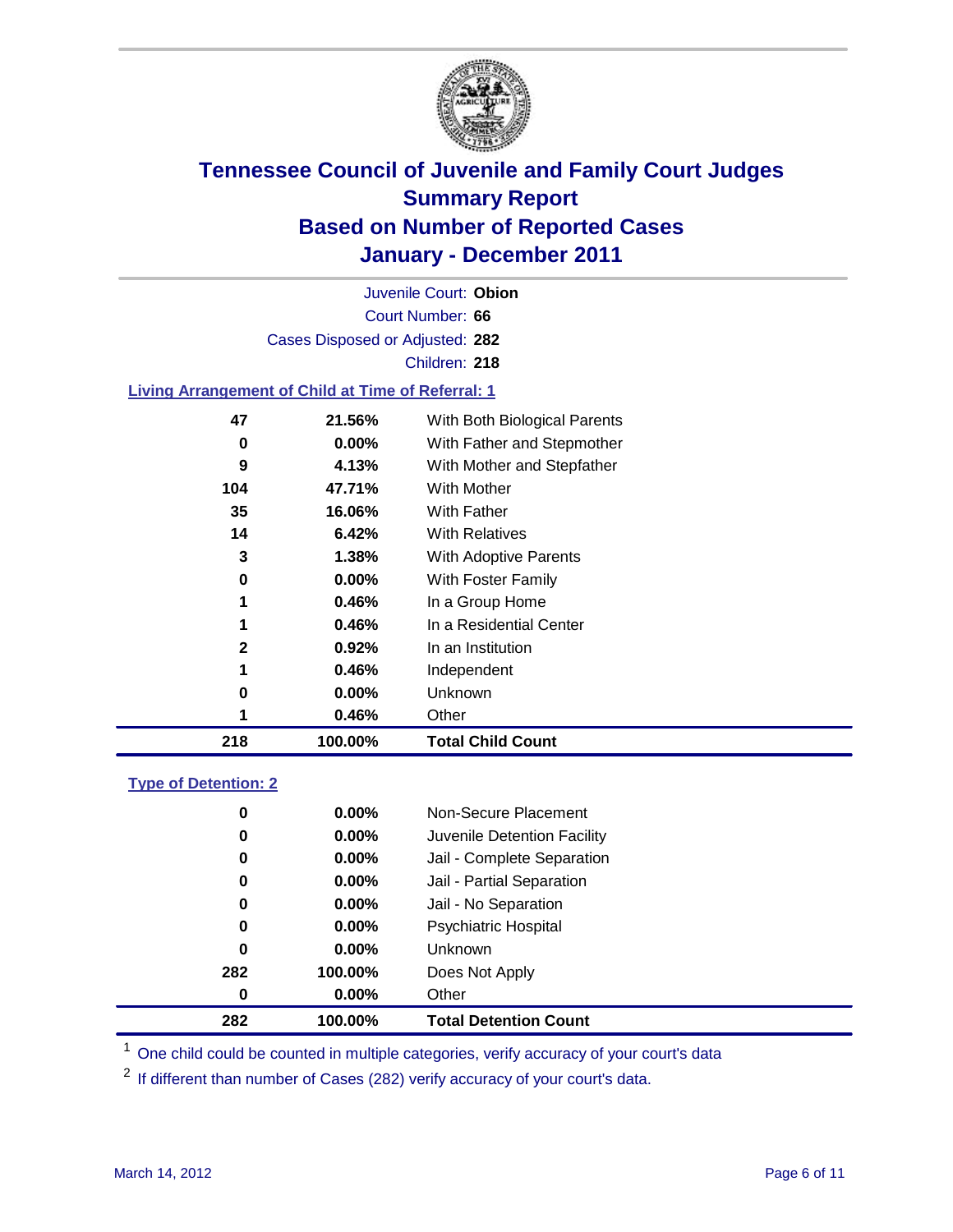

|                                                    | Juvenile Court: Obion           |                                      |  |  |  |
|----------------------------------------------------|---------------------------------|--------------------------------------|--|--|--|
|                                                    | Court Number: 66                |                                      |  |  |  |
|                                                    | Cases Disposed or Adjusted: 282 |                                      |  |  |  |
|                                                    |                                 | Children: 218                        |  |  |  |
| <b>Placement After Secure Detention Hearing: 1</b> |                                 |                                      |  |  |  |
| 0                                                  | 0.00%                           | Returned to Prior Living Arrangement |  |  |  |
| 0                                                  | 0.00%                           | Juvenile Detention Facility          |  |  |  |
| 1                                                  | 0.35%                           | Jail                                 |  |  |  |
| 0                                                  | 0.00%                           | Shelter / Group Home                 |  |  |  |
| 0                                                  | 0.00%                           | <b>Foster Family Home</b>            |  |  |  |
| 0                                                  | 0.00%                           | Psychiatric Hospital                 |  |  |  |
| 0                                                  | 0.00%                           | Unknown                              |  |  |  |
| 281                                                | 99.65%                          | Does Not Apply                       |  |  |  |
| 0                                                  | 0.00%                           | Other                                |  |  |  |
| 282                                                | 100.00%                         | <b>Total Placement Count</b>         |  |  |  |
|                                                    |                                 |                                      |  |  |  |
| <b>Intake Actions: 2</b>                           |                                 |                                      |  |  |  |
| 218                                                | 56.92%                          | <b>Petition Filed</b>                |  |  |  |
| $\bf{0}$                                           | 0.00%                           | <b>Motion Filed</b>                  |  |  |  |
| 148                                                | 38.64%                          | <b>Citation Processed</b>            |  |  |  |
| 0                                                  | 0.00%                           | Notification of Paternity Processed  |  |  |  |
| 1                                                  | 0.26%                           | Scheduling of Judicial Review        |  |  |  |
| 0                                                  | 0.00%                           | Scheduling of Administrative Review  |  |  |  |
| 0                                                  | 0.00%                           | Scheduling of Foster Care Review     |  |  |  |
| $\bf{0}$                                           | 0.00%                           | Unknown                              |  |  |  |
| 0                                                  | 0.00%                           | Does Not Apply                       |  |  |  |
| 16                                                 | 4.18%                           | Other                                |  |  |  |
| 383                                                | 100.00%                         | <b>Total Intake Count</b>            |  |  |  |

<sup>1</sup> If different than number of Cases (282) verify accuracy of your court's data.

<sup>2</sup> If different than number of Referral Reasons (383), verify accuracy of your court's data.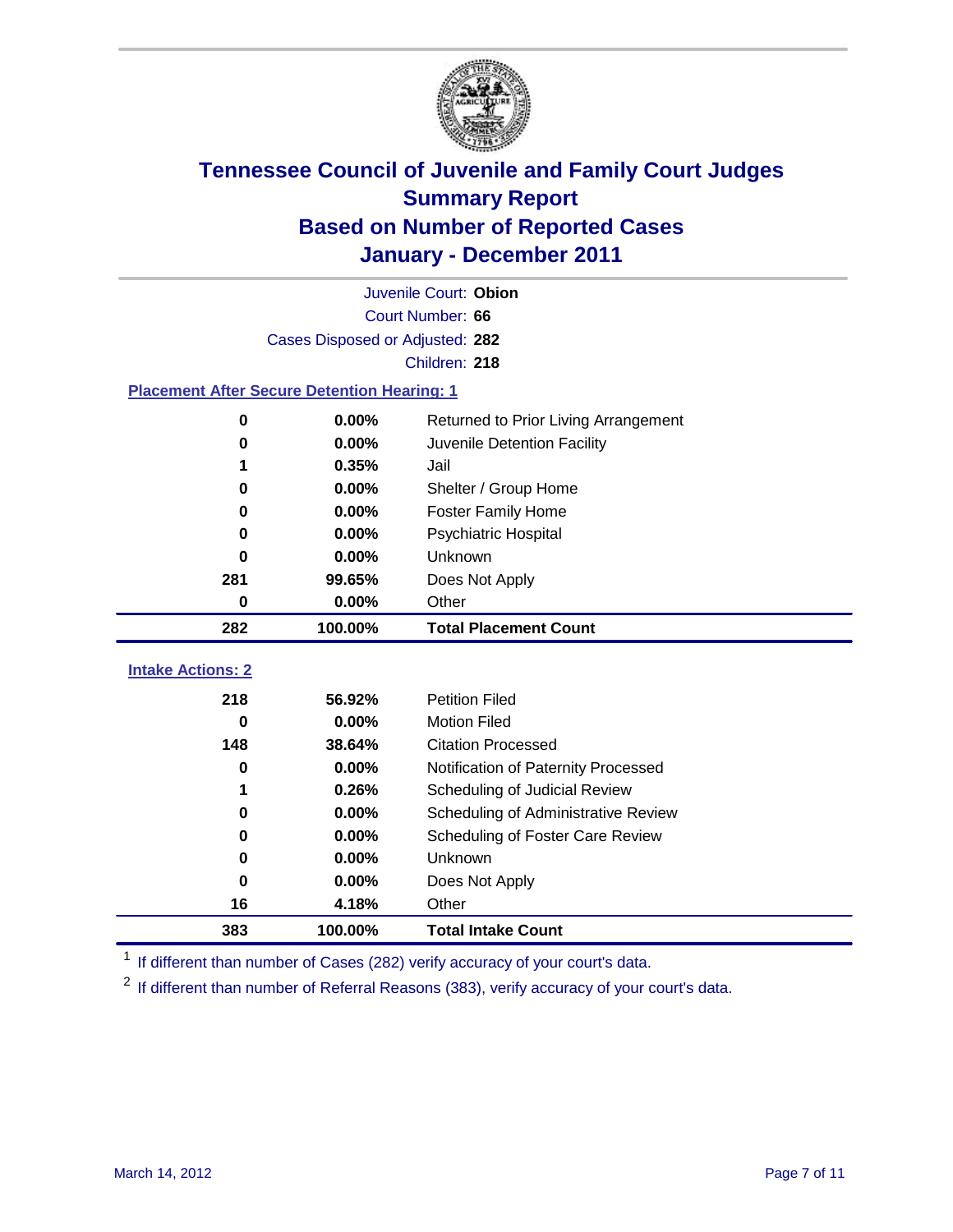

Court Number: **66** Juvenile Court: **Obion** Cases Disposed or Adjusted: **282** Children: **218**

#### **Last Grade Completed by Child: 1**

| 6            | 2.75%   | Too Young for School     |
|--------------|---------|--------------------------|
| $\mathbf 2$  | 0.92%   | Preschool                |
| $\mathbf{2}$ | 0.92%   | Kindergarten             |
| 1            | 0.46%   | 1st Grade                |
| 0            | 0.00%   | 2nd Grade                |
| 0            | 0.00%   | 3rd Grade                |
| 1            | 0.46%   | 4th Grade                |
| 1            | 0.46%   | 5th Grade                |
| 5            | 2.29%   | 6th Grade                |
| 12           | 5.50%   | 7th Grade                |
| 30           | 13.76%  | 8th Grade                |
| 28           | 12.84%  | 9th Grade                |
| 40           | 18.35%  | 10th Grade               |
| 41           | 18.81%  | 11th Grade               |
| 1            | 0.46%   | 12th Grade               |
| 0            | 0.00%   | Non-Graded Special Ed    |
| 1            | 0.46%   | <b>GED</b>               |
| 0            | 0.00%   | Graduated                |
| 0            | 0.00%   | Never Attended School    |
| 46           | 21.10%  | Unknown                  |
| 1            | 0.46%   | Other                    |
| 218          | 100.00% | <b>Total Child Count</b> |

### **Enrolled in Special Education: 1**

| 218 | 100.00%  | <b>Total Child Count</b> |  |
|-----|----------|--------------------------|--|
| 0   | $0.00\%$ | Unknown                  |  |
| 208 | 95.41%   | No                       |  |
| 10  | 4.59%    | Yes                      |  |
|     |          |                          |  |

One child could be counted in multiple categories, verify accuracy of your court's data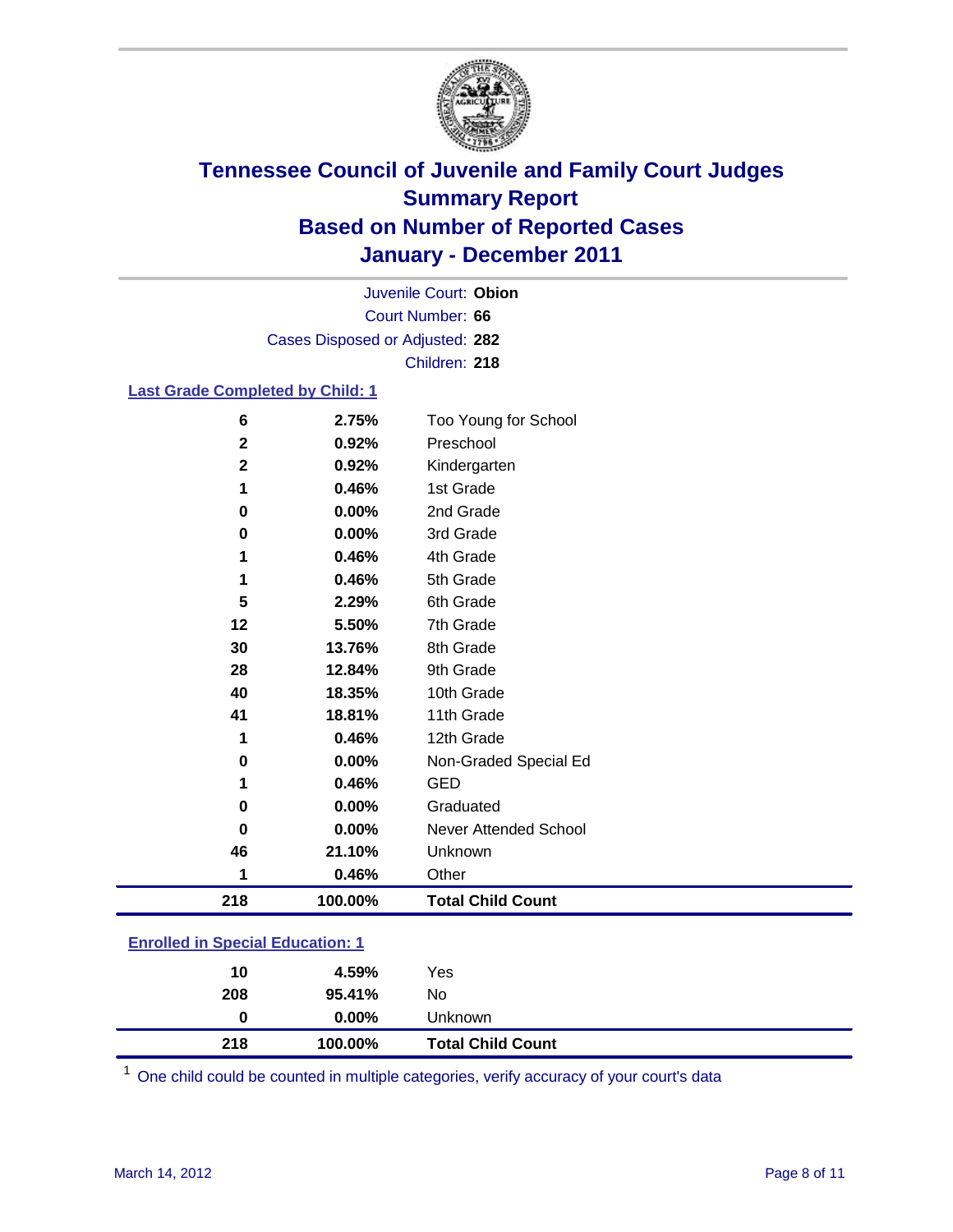

|                              | Juvenile Court: Obion           |                           |  |  |
|------------------------------|---------------------------------|---------------------------|--|--|
|                              | Court Number: 66                |                           |  |  |
|                              | Cases Disposed or Adjusted: 282 |                           |  |  |
|                              |                                 | Children: 218             |  |  |
| <b>Action Executed By: 1</b> |                                 |                           |  |  |
| 383                          | 100.00%                         | Judge                     |  |  |
| 0                            | $0.00\%$                        | Magistrate                |  |  |
| 0                            | $0.00\%$                        | <b>YSO</b>                |  |  |
| 0                            | 0.00%                           | Other                     |  |  |
| 0                            | 0.00%                           | Unknown                   |  |  |
| 383                          | 100.00%                         | <b>Total Action Count</b> |  |  |

#### **Formal / Informal Actions: 1**

| 45  | 11.75%   | Dismissed                                        |
|-----|----------|--------------------------------------------------|
| 8   | 2.09%    | Retired / Nolle Prosequi                         |
| 192 | 50.13%   | <b>Complaint Substantiated Delinquent</b>        |
| 58  | 15.14%   | <b>Complaint Substantiated Status Offender</b>   |
| 0   | 0.00%    | <b>Complaint Substantiated Dependent/Neglect</b> |
| 0   | $0.00\%$ | <b>Complaint Substantiated Abused</b>            |
| 0   | $0.00\%$ | <b>Complaint Substantiated Mentally III</b>      |
| 0   | $0.00\%$ | Informal Adjustment                              |
| 1   | 0.26%    | <b>Pretrial Diversion</b>                        |
| 0   | $0.00\%$ | <b>Transfer to Adult Court Hearing</b>           |
| 0   | 0.00%    | Charges Cleared by Transfer to Adult Court       |
| 49  | 12.79%   | <b>Special Proceeding</b>                        |
| 0   | 0.00%    | <b>Review Concluded</b>                          |
| 24  | 6.27%    | Case Held Open                                   |
| 6   | 1.57%    | Other                                            |
| 0   | $0.00\%$ | Unknown                                          |
| 383 | 100.00%  | <b>Total Action Count</b>                        |

<sup>1</sup> If different than number of Referral Reasons (383), verify accuracy of your court's data.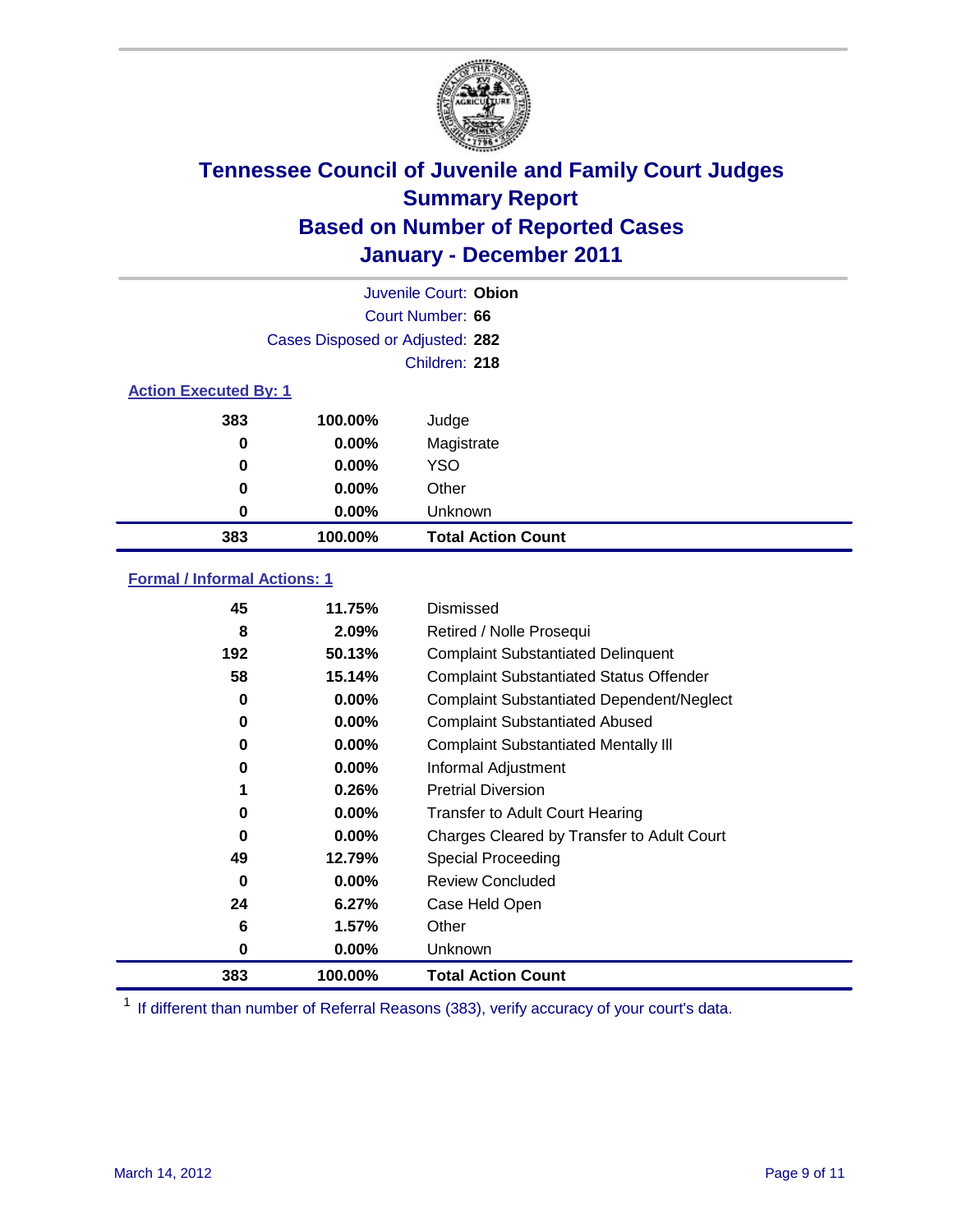

|                       |                                 | Juvenile Court: Obion                                 |
|-----------------------|---------------------------------|-------------------------------------------------------|
|                       |                                 | Court Number: 66                                      |
|                       | Cases Disposed or Adjusted: 282 |                                                       |
|                       |                                 | Children: 218                                         |
| <b>Case Outcomes:</b> |                                 | There can be multiple outcomes for one child or case. |
| 19                    | 2.94%                           | <b>Case Dismissed</b>                                 |
| 7                     | 1.08%                           | Case Retired or Nolle Prosequi                        |
| $\mathbf{2}$          | 0.31%                           | Warned / Counseled                                    |
| 34                    | 5.26%                           | <b>Held Open For Review</b>                           |
| 24                    | 3.71%                           | Supervision / Probation to Juvenile Court             |
| 0                     | 0.00%                           | <b>Probation to Parents</b>                           |
| 2                     | 0.31%                           | Referral to Another Entity for Supervision / Service  |
| 5                     | 0.77%                           | Referred for Mental Health Counseling                 |
| 5                     | 0.77%                           | Referred for Alcohol and Drug Counseling              |
| 0                     | 0.00%                           | <b>Referred to Alternative School</b>                 |
| 0                     | 0.00%                           | Referred to Private Child Agency                      |
| 36                    | 5.56%                           | Referred to Defensive Driving School                  |
| 18                    | 2.78%                           | Referred to Alcohol Safety School                     |
| 0                     | 0.00%                           | Referred to Juvenile Court Education-Based Program    |
| 0                     | 0.00%                           | Driver's License Held Informally                      |
| 0                     | 0.00%                           | <b>Voluntary Placement with DMHMR</b>                 |
| 0                     | 0.00%                           | <b>Private Mental Health Placement</b>                |
| 0                     | 0.00%                           | <b>Private MR Placement</b>                           |
| 0                     | 0.00%                           | Placement with City/County Agency/Facility            |
| 0                     | 0.00%                           | Placement with Relative / Other Individual            |
| 62                    | 9.58%                           | Fine                                                  |
| 96                    | 14.84%                          | <b>Public Service</b>                                 |
| 13                    | 2.01%                           | Restitution                                           |
| 0                     | 0.00%                           | <b>Runaway Returned</b>                               |
| 6                     | 0.93%                           | No Contact Order                                      |
| 9                     | 1.39%                           | Injunction Other than No Contact Order                |
| 0                     | 0.00%                           | <b>House Arrest</b>                                   |
| 0                     | 0.00%                           | <b>Court Defined Curfew</b>                           |
| 0                     | $0.00\%$                        | Dismissed from Informal Adjustment                    |
| 0                     | 0.00%                           | <b>Dismissed from Pretrial Diversion</b>              |
| 0                     | 0.00%                           | Released from Probation                               |
| 0                     | 0.00%                           | <b>Transferred to Adult Court</b>                     |
| 0                     | $0.00\%$                        | <b>DMHMR Involuntary Commitment</b>                   |